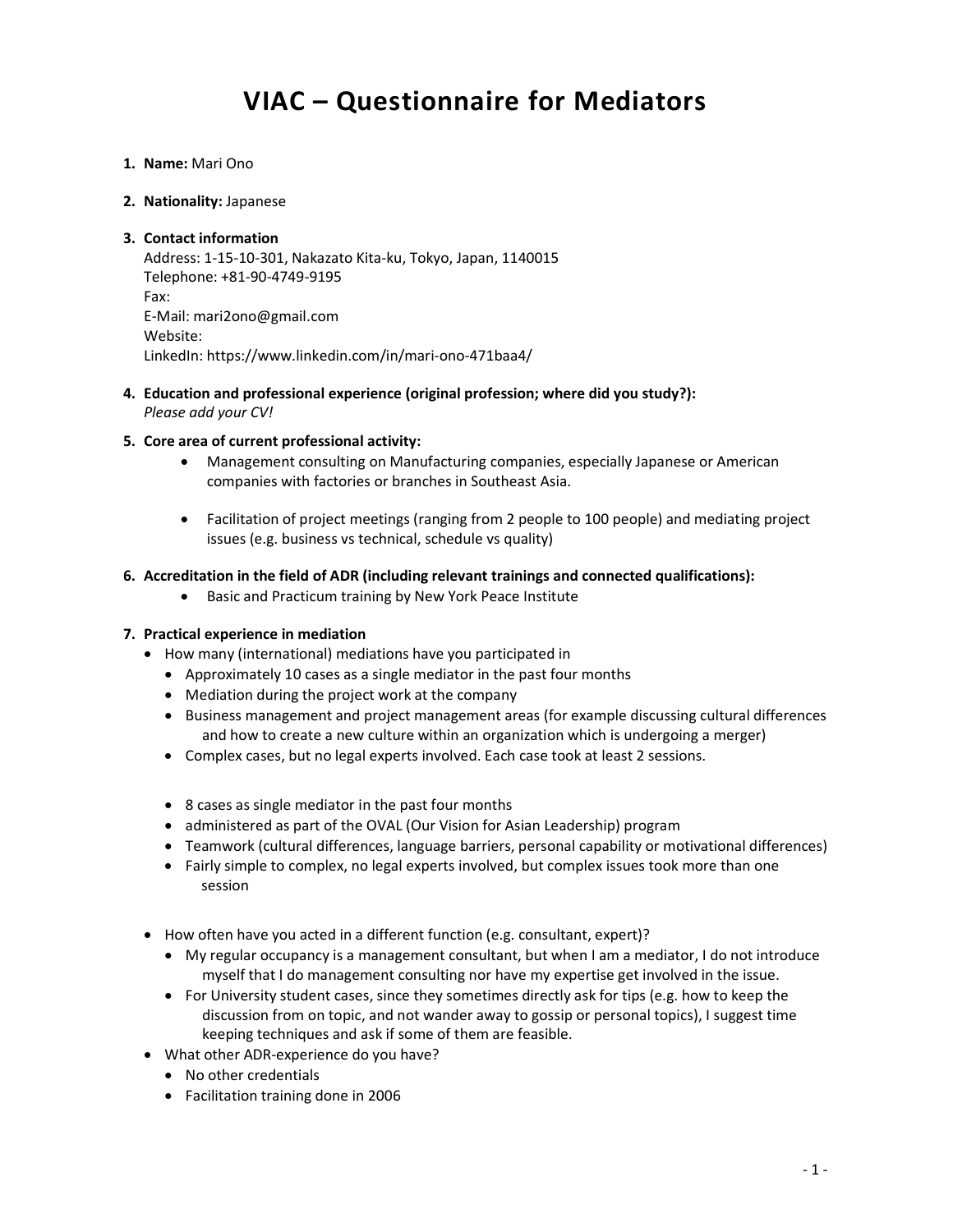# 8. Languages (including levels)

Mother tongue: English, Japanese

Working languages (i.e. languages in which you have both a spoken and written command so that you may conduct mediation proceedings in this language):

Basic knowledge: German, Spanish

### Style of mediation

Where do you see yourself? Please tick box as appropriate or indicate your preferred style.



**INTERACTION DIMENSION** 

© Alexander, Nadja (2011) "The Mediation Meta-Model - the realities of mediation practice," ADR Bulletin: Vol. 12: No. 6, Article 5. Available at: http://epublications.bond.edu.au/adr/vol12/iss6/5; see also here for a detailed description of the 6 mediation styles.

- 9. Please describe aspects of your personality which could be interesting to clients you are going to mediate; what would former clients emphasize in your work?
	- American and Japanese bi-cultural background, extensive experience in consulting manufacturing companies (often visiting factories in Japan, China and Singapore) on Supply Chain Management, IT, Risk Management and Post-Merger Integration.
	- My clients have mentioned that I value teamwork and collaboration with international teams.

#### 10. Publications and other activities in ADR related matters

#### (e.g. training sessions, seminars, conferences, articles and others):

 Currently working to create an organization of mediation in Japan, organizing training and practice sessions in Tokyo

#### 11. Memberships in mediation institutions / functions in mediation institutions/organizations:

- Currently working to create an organization of mediation in Japan
- Working with the New York Peace Institute and Damali Law LLC (in New York, U.S.A) for supervision and continuing education and training.
- 12. Special expertise or specializations (please list a maximum of three) in your ADR-practice:
	- Corporate management (especially for manufacturing companies undergoing restructuring, organizational/cultural changes, Merger & Acquisitions and Post-Merger Integration activities.)
	- Workplace conflict resolution (improving teamwork, efficiency and effectiveness)
	- University student conflict resolution (improving teamwork and university experience)
- 13. Soft Skills (e.g. intercultural competences):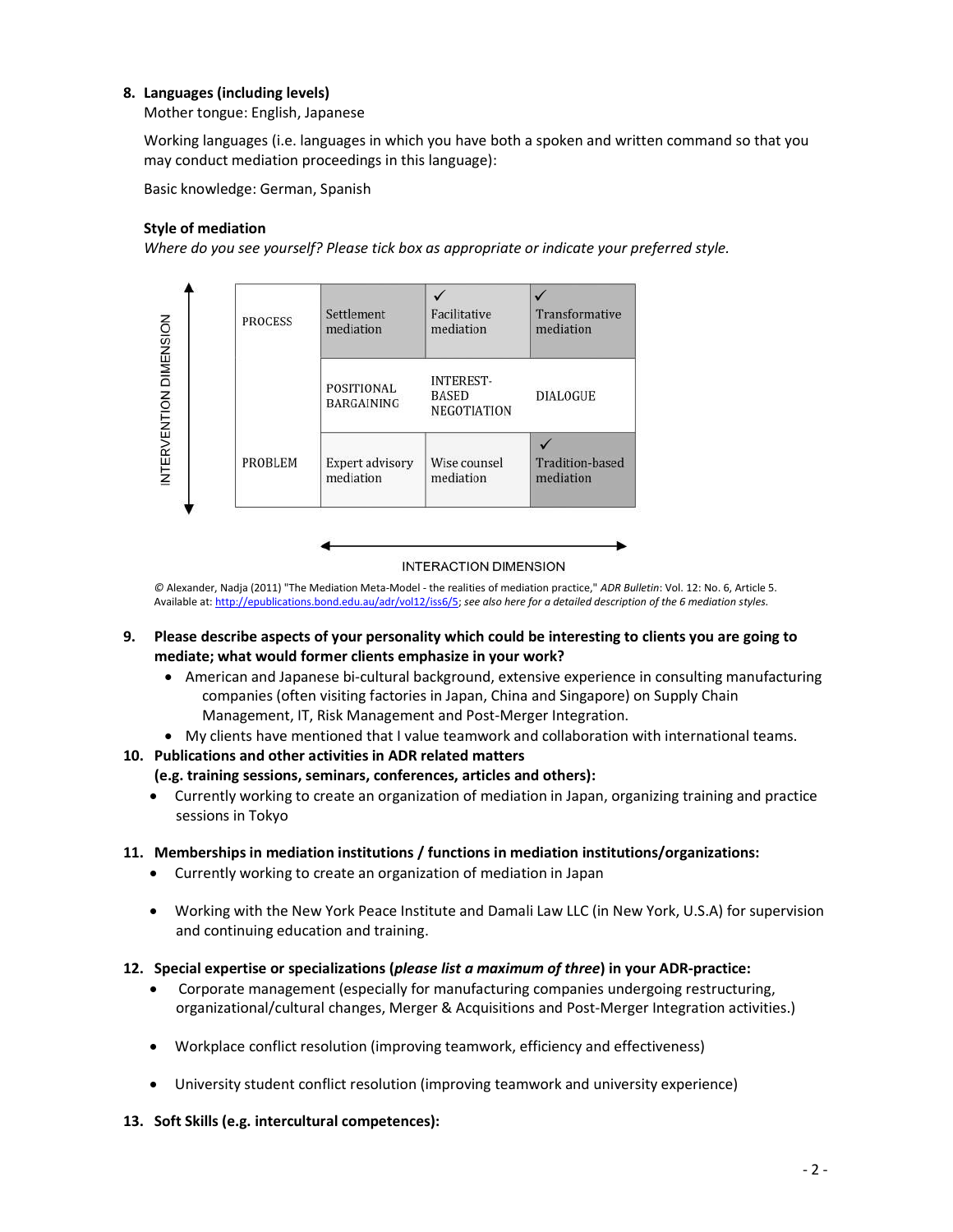- Extensive experience on mediation based on Asian and American cultural differences (experienced in multiple cases with teams consisting from Asian countries, as well – mediating differences between Chinese, Korean, Japanese, Singaporean, Malaysian, Vietnamese, Thai, Indonesian and Philippine backgrounded members)
- Experience in working with different manufacturing and product development methodologies, such as Lean and Six Sigma production methodologies and Design Thinking methodology.

# 14. How do you ensure your professional quality (e.g. coaching, practice supervision, etc?

 Working with the New York Peace Institute and Damali Law LLC (in New York, U.S.A) for supervision and continuing education and training.

# 15. Date of birth:1981/Jan/05

VIAC offers mediation practitioners the possibility to present themselves on its website. VIAC reserves the right to publish any presentations submitted and to remove it as the case may be. Parties are free to nominate a mediator of their choice and so is the VIAC Board when appointing a mediator. These presentations do not constitute recommendations but may assist the parties in choosing a mediator willing to conduct proceedings according to the Vienna Mediation Rules. The fact that a mediation practitioner appears on this list, does not authorize this person to use the title "VIAC-mediator".

 $\boxtimes$  I have completed this questionnaire to the above to the best of my knowledge and believe they are accurate.

 $\boxtimes$  I hereby consent that the data provided in this questionnaire may be processed for the appointment of mediators and published by VIAC. This includes in particular publication on the website of VIAC as well as use in any presentations, etc. This consent may be withdrawn at any time by contacting VIAC at our general contacts, in particular by email addressed to office@viac.eu. The consequence of any such withdrawal will be that my data will no longer be processed by VIAC. For further information see our privacy statement at www.viac.eu.

Oran

August 23, 2018

Date and Signature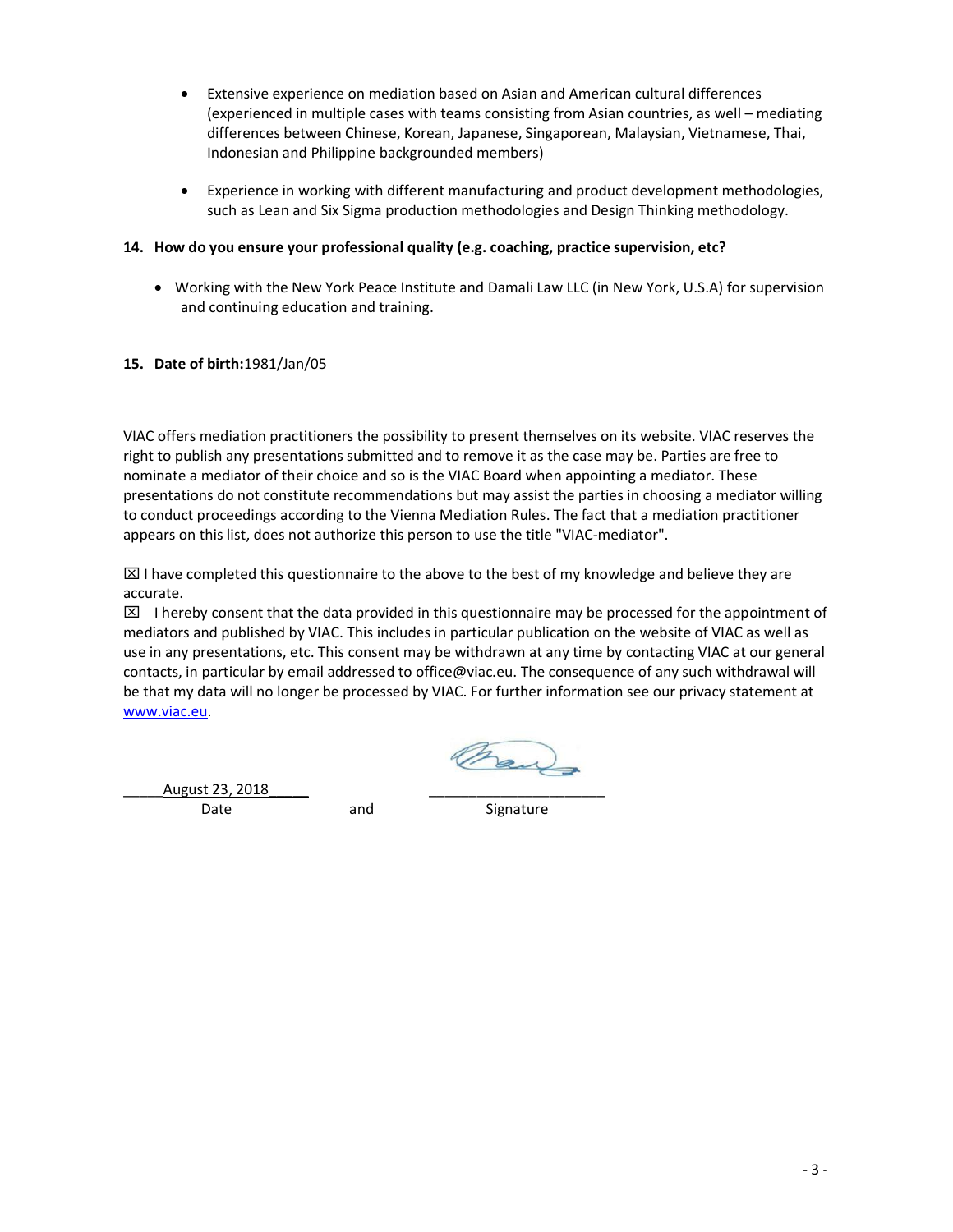## PERSONAL INFORMATION Mari Ono



1-15-10-301, Nakazato, Kita-ku, Tokyo, Japan 114-0015  $\bullet$ 

 +81-90-4749-9195 L

 $\overline{\times}$ mari2ono@gmail.com

Date of birth Jan 5, 1981 | Nationality Japanese

PERSONAL STATEMENT

Specialize in consulting for global industrial clients on Supply Chain management and related IT system implementation, Operation standardization and optimization, Risk Management, and Post-Merger Integration. Experience in Sales, Corporate alliance, HR and talent management. Experienced in leading and working with clients, consultants and lawyers located in US, Japan, China, Hong Kong, Singapore, Vietnam, Philippines, UK, Germany, Belarus, India and Brazil.

| <b>EDUCATION</b>       |                                                                                                                                                                                                                                                                                                                                                                                                                                                                                                                                                                                                                                                                                                                                                                                                                                                   |
|------------------------|---------------------------------------------------------------------------------------------------------------------------------------------------------------------------------------------------------------------------------------------------------------------------------------------------------------------------------------------------------------------------------------------------------------------------------------------------------------------------------------------------------------------------------------------------------------------------------------------------------------------------------------------------------------------------------------------------------------------------------------------------------------------------------------------------------------------------------------------------|
| $04/2018 - 06/2019$    | Vienna University of Economics and Business / University of Minnesota<br><b>Global Executive MBA</b><br>- Dual degree MBA program based in Vienna, Austria with international residencies in                                                                                                                                                                                                                                                                                                                                                                                                                                                                                                                                                                                                                                                      |
| 01/2018                | Argentina, Brazil, China, India and U.S. (New York and Twin Cities).<br><b>Harvard University</b><br><b>Executive Education in Mergers &amp; Acquisitions</b>                                                                                                                                                                                                                                                                                                                                                                                                                                                                                                                                                                                                                                                                                     |
| 03/2003                | - Intensive course on M&A strategy, execution and post-merger management.<br>University of Tokyo<br>Bachelor's Degree in Mechanical Engineering<br>- Thesis title: gas-liquid two-phase convective heat transfer in a micro tube<br>- Internships (NTT Communications, Furukawa Electronics, Trender's, Nakata.net café)                                                                                                                                                                                                                                                                                                                                                                                                                                                                                                                          |
| <b>WORK EXPERIENCE</b> |                                                                                                                                                                                                                                                                                                                                                                                                                                                                                                                                                                                                                                                                                                                                                                                                                                                   |
| 03/2016 - Present      | Accenture, Tokyo and Singapore<br><b>Manager (Management Consulting)</b><br>- Leading "operation transition and training team" to setup the new financial operations and<br>organizations through the system change from Oracle to SAP for JGC Corporation.<br>- Lead "IT and Business Process Management team" on the Post Merger Integration of<br>three Japanese container shipping companies. Combined team size was 150 people with<br>PMO members from multiple vendors, 300 people including regional members.<br>- Lead request definition phase for creating a global PSI (production, sales and inventory;<br>for forecast and actual) report using SAP data from factories in Germany, Poland, Spain,<br>China, US and Japan for Nidec Corp. Turned around hostile client team after<br>unsatisfactory previous planning phase.        |
| 04/2013 - 02/2016      | Kroll Ontrack, Tokyo and Singapore<br><b>Manager (Risk Management Consulting)</b><br>- Lead multiple international cases, sometimes as much as 25 all at once. Received an<br>official reference from Nishimura&Asahi, the top Japanese law firm for quality of services.<br>- Responsibilities include updating project scopes and cost estimates, invoicing and<br>confirming payment from the client, as well as follow-ups for closed matters on destruction<br>on stored data. Trained and lead three junior Case Managers. Responsible for Singapore<br>sales support and proposed<br>- As part of marketing activities spoke at seminars in front of 30 up to 80 attendees. Won<br>roughly 60% of the inquires and discussed with Japanese sales, US sales and marketing<br>and UK sales members to create a strategic collaboration model |

ш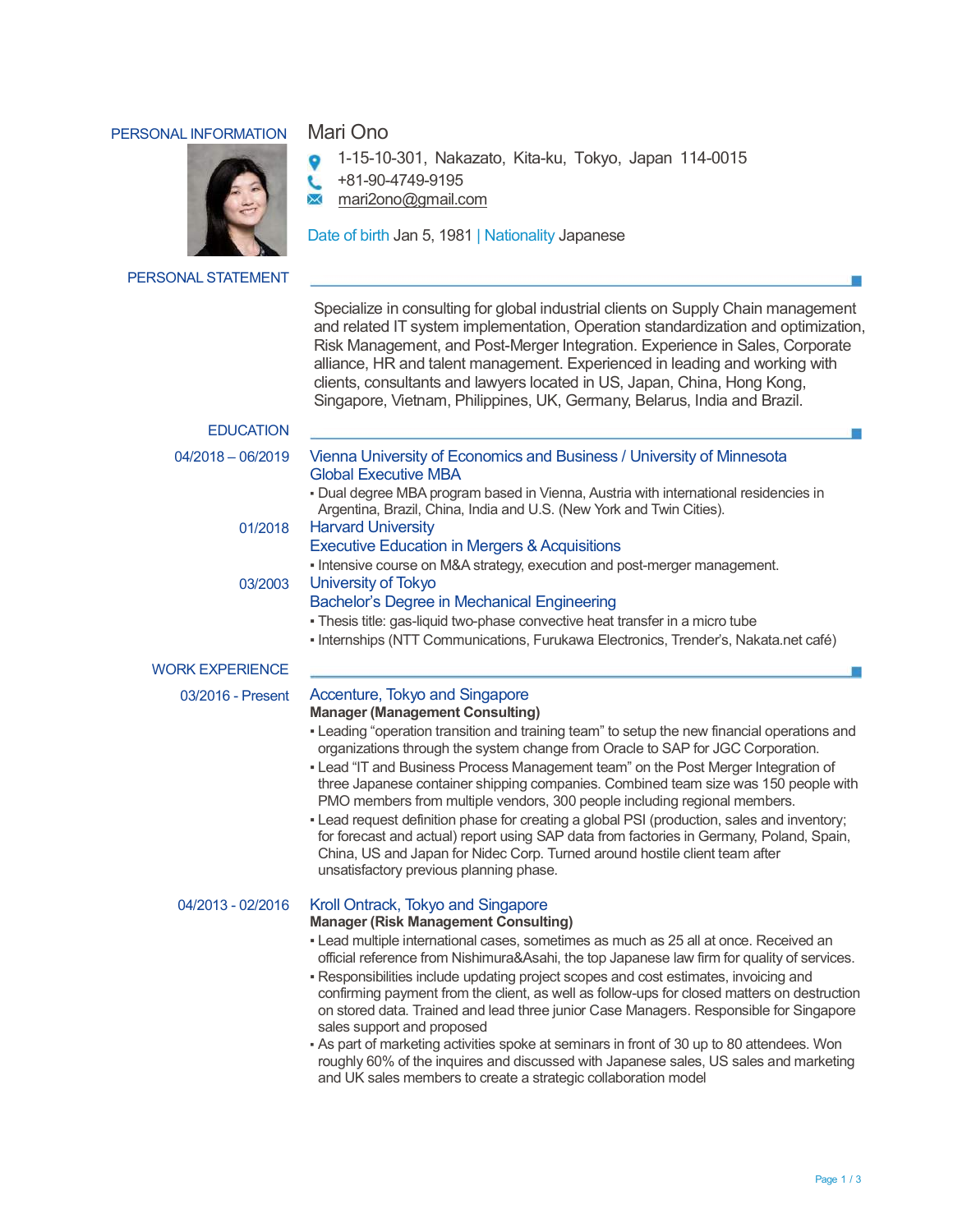| 09/2010 - 04/2013               | Nomura Research Institute, Tokyo                                                                                                                                                                                                                                                                                                                                                                   |
|---------------------------------|----------------------------------------------------------------------------------------------------------------------------------------------------------------------------------------------------------------------------------------------------------------------------------------------------------------------------------------------------------------------------------------------------|
|                                 | Supply Chain Management Consultant (Strategy and Management Consulting)<br>- Redesigned the Supply Chain for the lens division of Fujifilm. Reorganized product                                                                                                                                                                                                                                    |
|                                 | category and production flow with three other members; discussed and created new<br>business flows, policies and rules with Tianjin (China), Shenzhen (China).                                                                                                                                                                                                                                     |
|                                 | - Coordinated sales activities of ten members on SCM redesign and indirect cost reduction.                                                                                                                                                                                                                                                                                                         |
|                                 | - Troubleshot a procurement system launch for Cataler Corporation, a catalyst supplier of<br>Toyota; rescheduled, reorganized and finalized new operation flows with IT, procurement,<br>finance clients and members from Daiko Denshi Tsushin, Ltd, solely, within six months.<br>- Standardized the global software development and customization process at Kyocera                             |
|                                 | Document Solutions in America, Germany, Netherlands and Japan.                                                                                                                                                                                                                                                                                                                                     |
|                                 | - Contributed on two governmental research projects related the 2011 Tōhoku earthquake<br>and tsunami.                                                                                                                                                                                                                                                                                             |
| 04/2003 - 08/2010               | <b>IBM Japan Corporation, Tokyo</b>                                                                                                                                                                                                                                                                                                                                                                |
| 09/2010 - 04/2013               | <b>Resource Optimization Specialist for Global Delivery</b>                                                                                                                                                                                                                                                                                                                                        |
|                                 | - Successfully lead and delivered the IBCS Japan Post Merger Integration project on<br>schedule. Received the GBS JLB Special Award.                                                                                                                                                                                                                                                               |
|                                 | - Created reports and business flows for management reporting on Global Delivery by<br>China, India and Philippine members. Collaborated with 20 other countries on releasing<br>new versions of tools.                                                                                                                                                                                            |
| 01/2008-02/2009                 | <b>SAP Alliance Liaison for Sales</b>                                                                                                                                                                                                                                                                                                                                                              |
|                                 | - Sales team liaison to work with SAP Japan, collaborated with sales members on over 50<br>opportunities in Industry, Distribution, Small and Medium Business areas.                                                                                                                                                                                                                               |
|                                 | - Tracked over 700 SAP related sales opportunities and reported to management. Created<br>databases and held sessions for knowledge sharing and training. Pulled together 30 new<br>project reports for proposing usages.                                                                                                                                                                          |
| 01/2006 - 12/2007               | <b>SAP Consultant</b>                                                                                                                                                                                                                                                                                                                                                                              |
|                                 | - Project Manager for BMW's global SAP rollout project and liaison among BMW, IBM and<br>Accenture (all for both Japan and Germany teams); reporting weekly on project status of<br>50 members to senior management.                                                                                                                                                                               |
|                                 | . Single-handedly resolved 150 problems after being assigned to troubleshoot a project for<br>Mitsubishi Fuso Truck and Bus Corporation that failed to launch successfully; Identified<br>core technical and business issues, determined that instead of further investment (\$80K<br>and an additional 6 months had been anticipated) changes in business flows would<br>resolve critical issues. |
| 04/2003 - 12/2005 IT Specialist |                                                                                                                                                                                                                                                                                                                                                                                                    |
|                                 | - Proposed a \$150,000 Data Analysis Application project for Japan Automobile Recycling<br>Center; designed prototype that implemented cutting-edge database software with five<br>team members; won contract.                                                                                                                                                                                     |
|                                 | - Recruited to many projects to troubleshoot complicated situations; Conducted an initial<br>review, designed and led team of 5 to 10 for 3 months and successfully improved or<br>completed the projects.                                                                                                                                                                                         |
|                                 | . Inspected 21 web system development projects, as a key member in the Quality<br>Inspection team; Single-handedly investigated 80 quality assurance reports and wrote a<br>review on common major flaws in initial phases of projects.                                                                                                                                                            |
|                                 |                                                                                                                                                                                                                                                                                                                                                                                                    |